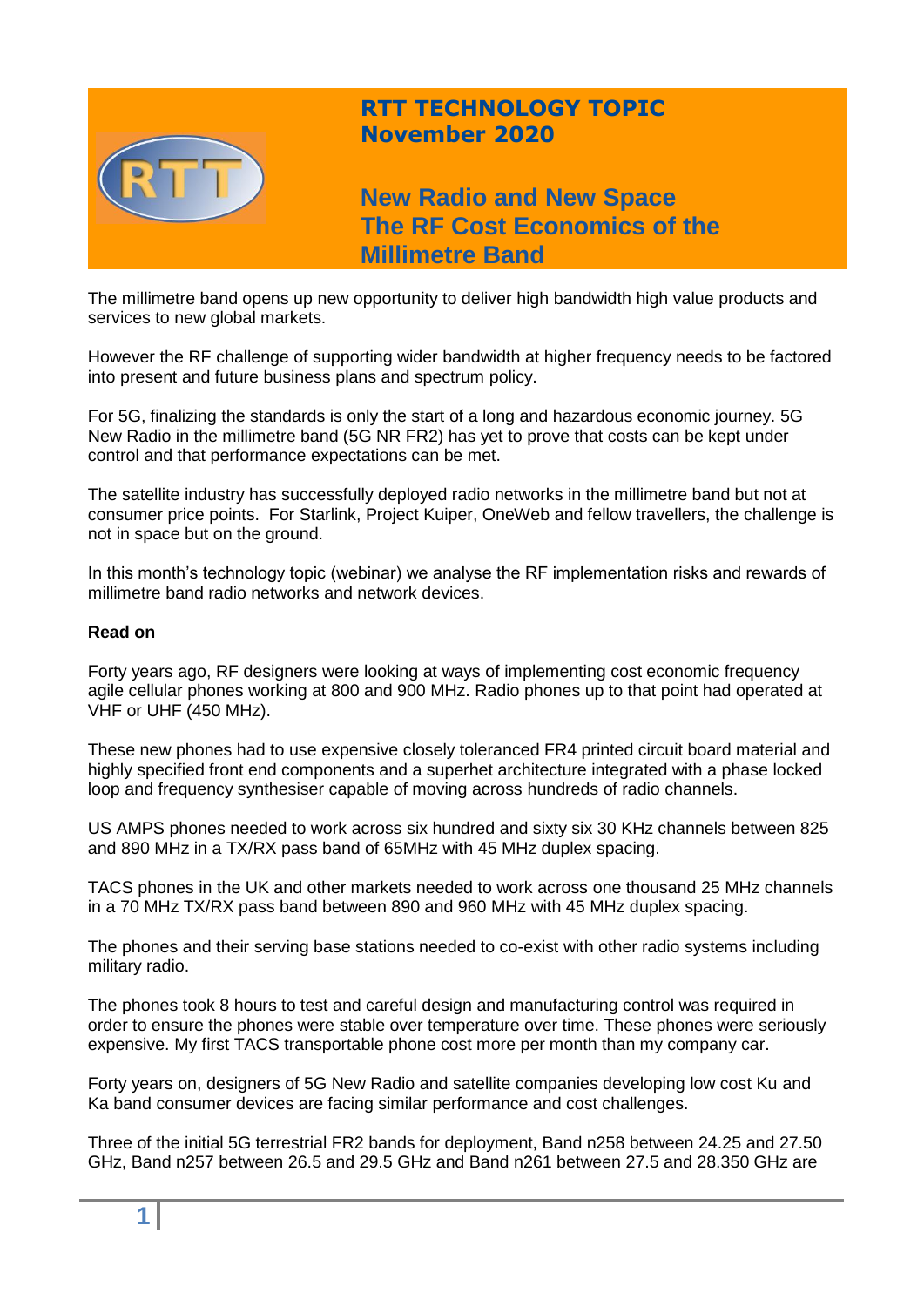not technically in the millimetre band (> 30 GHz) but have the same performance and cost challenges. N259 is between 31.8 and 33.4 GHz and N260 is between 37 and 40 GHz.

The phones and radio networks are TDD with a carrier bandwidth of up to 400 MHz within pass bands of between 2 and 3 GHz and need to co-exist with earth station satellite uplinks at 27.5 GHz to 29.5 GHz and downlinks at 37.5 to 40 GHz with carrier bandwidths of typically 250 MHz, deployed as duplex spaced FDD.

TDD transmissions from 5GNR base stations and user devices will therefore be in band with FDD satellite receive pass bands and satellite transmit energy could potentially appear in the front end of 5G NR FR2 receivers. Radio astronomy will occasionally be an issue as well.

Co-existence can be managed by careful spatial separation but only if signals from satellites are being received at close to 90 degrees which is only possible with high count ((>20,000 satellite) LEO constellations or from GSO at the equator.

It also depends on careful management of 5G in band and out of band emissions which means that unwanted harmonics, harmonic distortion, intermodulation spurs and spectral regrowth (and for TDD, time domain dispersion) need to be measured and minimized. Those 8 hours of test time for a first generation 1980's cell phone may not be far off the mark for a 5G FR2 smart phone in 2021.

As with those first generation phones, 5G NR FR2 front end components need to be highly specified and modelled and managed for poor noise and gain matching across wide bandwidths and large temperature gradients.

Beam forming may help improve performance in some environments but requires additional expensive testing (see last month's technology topic) and will not mitigate losses from surface absorption and non-line of sight transmission (building blocking and foliage).

5G FR2 New Radio economics are therefore debatable and dependent on high value high bandwidth applications that are as yet unproven and which look unattractive when compared to other options including C band where deployments are ongoing.

The good news for the satellite industry is that most sensible terrestrial operators and their vendors have recognized the cost, performance and revenue risk of 5G NR FR2. This in turn dampens the appetite of the 5G terrestrial community for Ku and Ka band spectrum, an asset which the satellite industry have traditionally used as collateral for high levels of debt

For the satellite industry, specifically the NEW SPACE players such as Starlink, Project Kuiper and OneWeb, the problem is that they have similar cost and performance issues to 5G NR FR2 making it problematic to deliver consumer fixed and mobile broadband expectations at consumer price points.

Starlink claim to have invested \$70 million dollars in their transceiver manufacturing facility but this does not guarantee that devices will work consistently once networks are fully loaded. The New Space device supply chain lacks the legacy manufacturing volume which helps 5G component and device vendors amortise R and D and manufacturing investment. Retailing first generation Starlink consumer premises equipment at \$499 dollars is going to be an exercise in managing consumer expectations.

The NEW SPACE problem is compounded by the need to co-exist with OLD SPACE. The established MEO and GSO operators are understandably uneasy about thousands of satellites getting between them and their earth bound customers within the same pass band.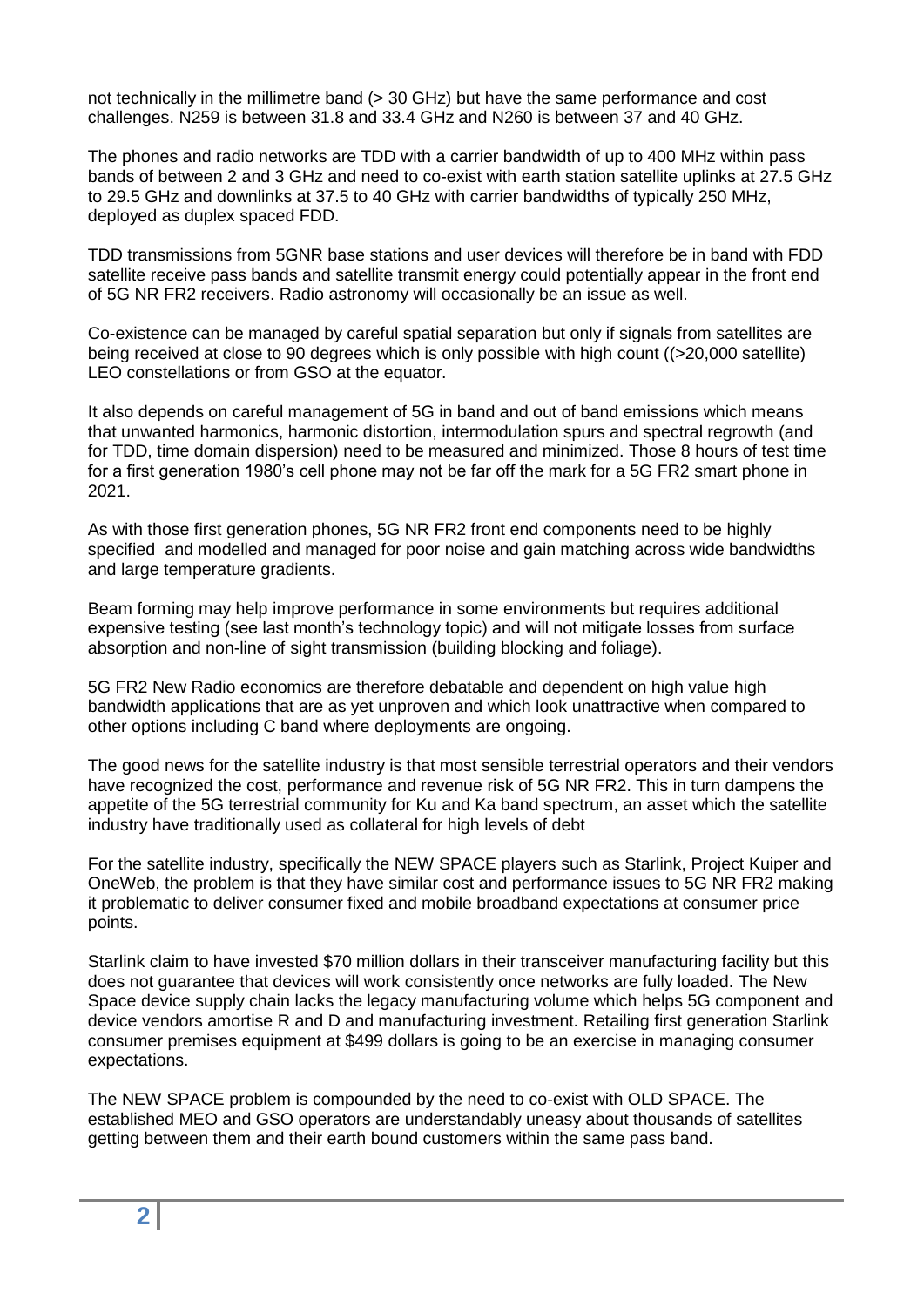The solution to this conundrum first proposed twenty years ago by Teledesic and Skybridge (and later, O3b) is called progressive pitch angular separation.

The theory is sound but the practice is problematic because of non-line of sight and elevation loss. The bug bear of 5GNR FR2 therefore rears its ugly head as a problem for the NEW LEO operators compounded by long path lengths through clouds and low and variable gain from expensive phased array antennas working at angles of low elevation.

Note that this is a performance issue and market issue. Throughput will be slow at low elevation angles but it will also be variable. Smart antennas can be made to work effectively and efficiently but not at consumer price points and non-line of sight losses and elevation loss will still apply.

Experience also tells us that a poor but consistent level of service will produce a higher QOS score than occasionally good but inconsistent service.

The solution as stated above and in previous postings is to get 20,000 satellites into Low Earth Orbit all working within the same pass band with the same radio physical layer to give nearly always nearly overhead connectivity. This will mean that spatial separation with non GSO and GSO satellites can be delivered by simple switching rather than complex progressive pitch angular separation. It also means that low cost consumer friendly non GSO Wi-Fi enabled devices with simple dish antennas looking directly upwards can be delivered to those price sensitive markets which New Space New LEO operators claim they will be able to serve and need to serve to achieve long term financial viability.

Present regulatory and competition policy makes this impossible. Multiple satellite operators are encouraged to launch multiple networks that are incompatible with each other. The economic risk is compounded by collision risk.

One way out of this would be for all operators but one to go bankrupt but this a painful process with no guarantee that the last man standing will live to fight another day. Third parties would also have to take on the cost of deorbiting and collision damage limitation.

The better way would be for the United Nations and the ITU to legislate for one universal network in space, open and affordable to all - a United Nations Global Broadband Network (UN-GBN). Space has a good record for international cooperation, the International Space Station and radio astronomy being two notable examples.

A UN-GBN would give us the world's most competent clock, the world's most capable camera and the world's most complete communications system with collision risk minimized to an acceptable level.

A UN-GBN could also facilitate the UN 2030 Sustainable Development Goals, surely a worthwhile objective?

# **Ends**

For more background on these topics, buy a copy of our latest book

# **5G and Satellite Spectrum, Standards and Scale**

Available from Artech House, you can order a copy on line using the code VAR25 to give you a 25% discount.

**<http://uk.artechhouse.com/5G-and-Satellite-Spectrum-Standards-and-Scale-P1935.aspx>**

And/or join us for our next Webinar hosted by Niche Markets Asia